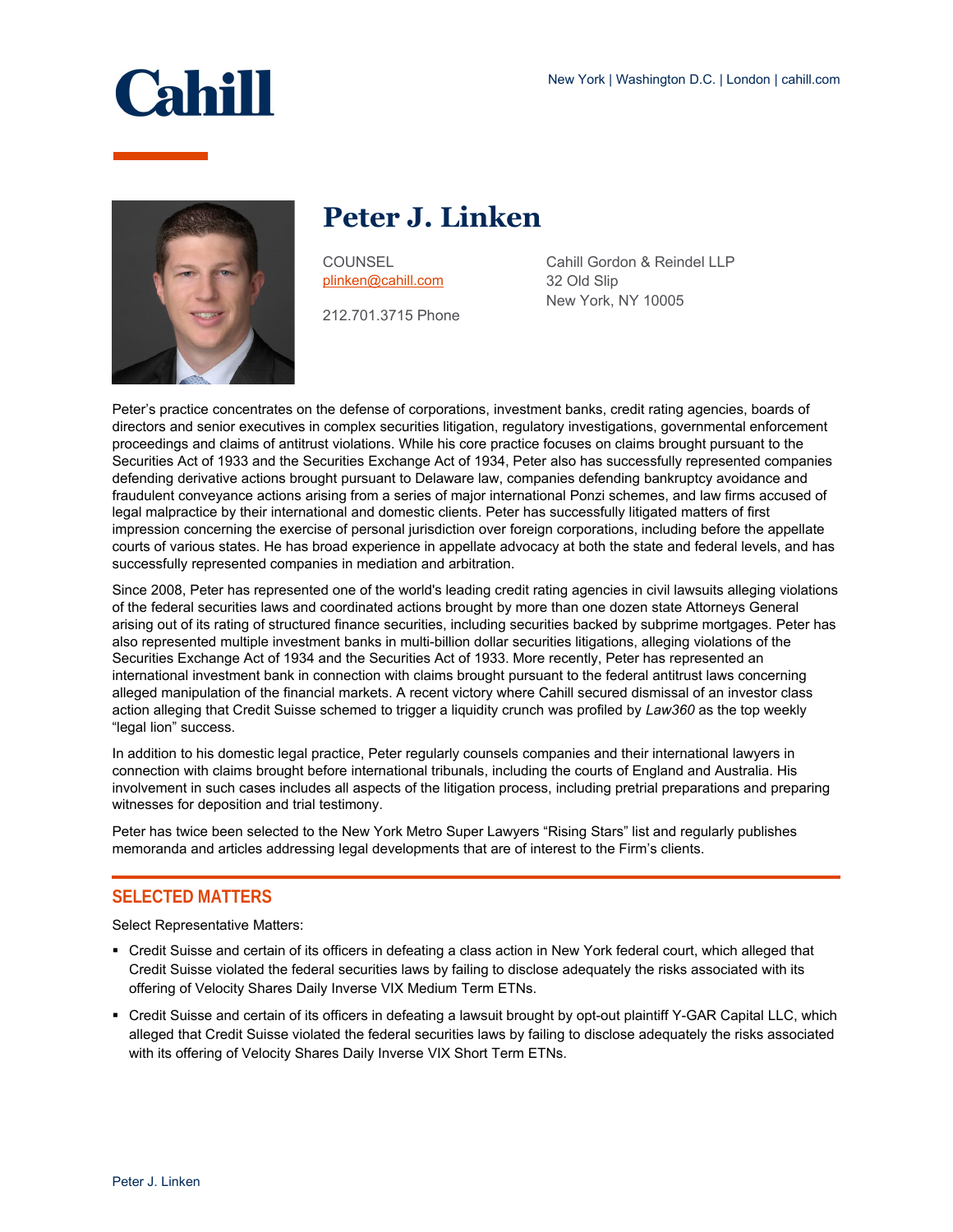- Credit Suisse and certain of its officers in defeating the three lawsuits comprising a purported consolidated class action, which alleged that Credit Suisse violated the federal securities laws by failing to disclose adequately the risks associated with its offering of Velocity Shares Daily Inverse VIX Short Term ETNs.
- Patriot National Inc. in reaching a preliminary settlement in a shareholder suit in which they were accused of failing to consider a \$475,000,000 takeover offer from insurance software maker Ebix Inc.
- DB Structured Products, Inc. (a subsidiary of Deutsche Bank) in litigation arising from the collapse of the Bayou Funds, a group of hedge funds founded by Samuel Israel III in 1996.
- The McGraw-Hill Companies in *In Re Lehman Brothers Mortgage-Backed Securities Litigation*, a purported securities class action brought by purchasers of certain mortgage pass-through certificates against McGraw-Hill in connection with ratings issued by its Standard & Poor's (S&P) unit.
- The McGraw-Hill Companies and its Standard & Poor's ("S&P") subsidiary in litigations around the United States arising from S&P's rating of securities backed by subprime mortgages.
- McGraw Hill Financial, Inc., and its wholly owned subsidiary Standard & Poor's Financial Services LLC ("S&P"), in a securities class action arising from ratings S&P assigned to Fannie Mae's preferred stock in the first half of 2008.
- **McGraw Hill Financial, Inc., and its wholly owned subsidiary Standard & Poor's Financial Services LLC (together,** "S&P"), on claims arising from ratings S&P assigned to certain Private Label Mortgage-Backed Securities ("PLMBS") prior to the financial crisis.
- Deutsche Bank in its successful motion to dismiss all claims brought by the liquidators of Hellas Telecommunications against Deutsche Bank A.G. in a fraudulent conveyance action seeking to recover \$1.2 billion from Deutsche Bank and several other defendants.
- Deutsche Bank AG, London Branch, in an action brought in the United States District Court for the Southern District of New York by Cortlandt Street Recovery Corp. and SPQR Capital (Cayman) Ltd. seeking in excess of €80,000,000 of damages allegedly precipitated by the insolvency of Hellas Telecommunications II, SCA, part of a large Greek telecom concern.
- Deutsche Bank AG in an action brought in the Southern District of New York Bankruptcy Court by the United Kingdom-based liquidators of Hellas Telecommunications II, SCA, once the third largest cellular service provider in Greece.
- Executives, directors, and shareholders of Manning Broadcasting, Inc. in Maryland state court, defeating a motion for an injunction brought by a shareholder to force the Board of Directors to authorize a distribution.

## **Education**

Fordham University School of Law, J.D., 2007, *Dean's List*

John Jay College of Criminal Justice, M.S., 2003

Long Island University at C.W. Post, B.A., 2001, *Magna Cum Laude*

### **Practices**

Bankruptcy Litigation Commercial Litigation First Amendment & Media Litigation Securities Litigation & White Collar Defense Antitrust Litigation